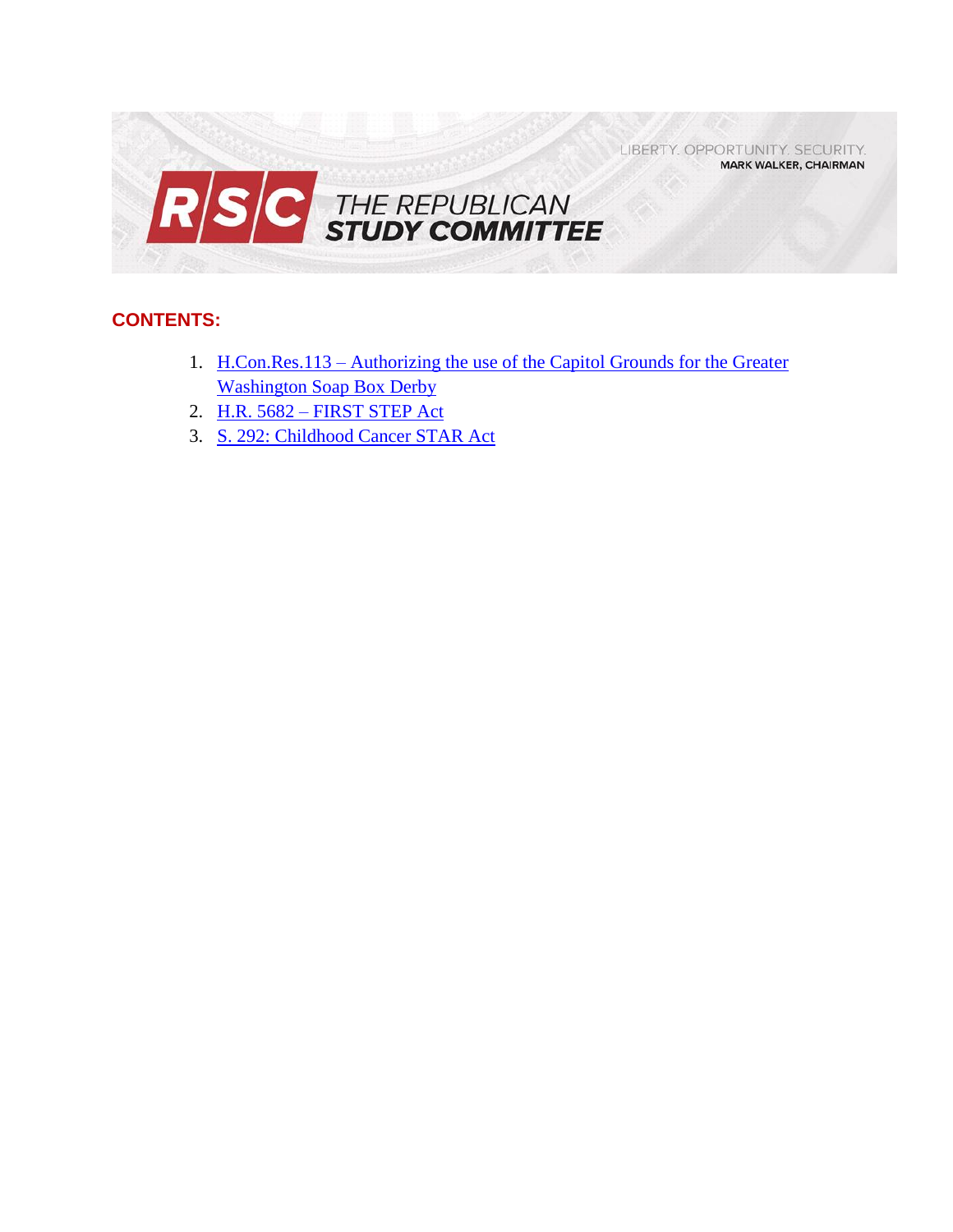# <span id="page-1-0"></span>**H.Con.Res.113 – Authorizing the use of the Capitol Grounds for the Greater Washington Soap Box Derby (Rep. Hoyer, R-IL)**

**CONTACT:** [Noelani Bonifacio,](mailto:Noelani.Bonifacio@mail.house.gov) 202-226-9719

## **FLOOR SCHEDULE:**

Expected to be considered May 22, 2018, under suspension of the rules, which requires a 2/3 majority for passage.

## **TOPLINE SUMMARY:**

H.Con.Res. 113 would allow the Capitol Grounds to be used for th[e Greater Washington Soap Box Derby.](https://www.soapboxderby.org/greater-washington.aspx)

## **COST:**

The Congressional Budget Office (CBO) [estimates](https://www.cbo.gov/system/files/115th-congress-2017-2018/costestimate/hconres113.pdf) implementing H.Con.Res. 113 would have no significant cost to the federal government.

## **CONSERVATIVE CONCERNS:**

- **Expand the Size and Scope of the Federal Government?** No.
- **Encroach into State or Local Authority?** No.
- **Delegate Any Legislative Authority to the Executive Branch?** No.
- **Contain Earmarks/Limited Tax Benefits/Limited Tariff Benefits?** No.

## **DETAILED SUMMARY AND ANALYSIS:**

H.Con.Res. 113 would allow the Capitol Grounds to be used for the [Greater Washington Soap Box](https://www.soapboxderby.org/greater-washington.aspx)  [Derby.](https://www.soapboxderby.org/greater-washington.aspx) The Soap Box Derby program began in 1934 and features soap box derby races for participants between the ages of 7 and 21.

#### **COMMITTEE ACTION:**

H.Con.Res. 113 was introduced on March 3, 2018, and referred to the House Committee on Transportation and Infrastructure. A mark-up session was held on April 12, 2018, and the bill was reported by voice vote.

## **ADMINISTRATION POSITION:**

No Statement of Administration Policy is available at this time.

## **CONSTITUTIONAL AUTHORITY:**

Not required for resolutions.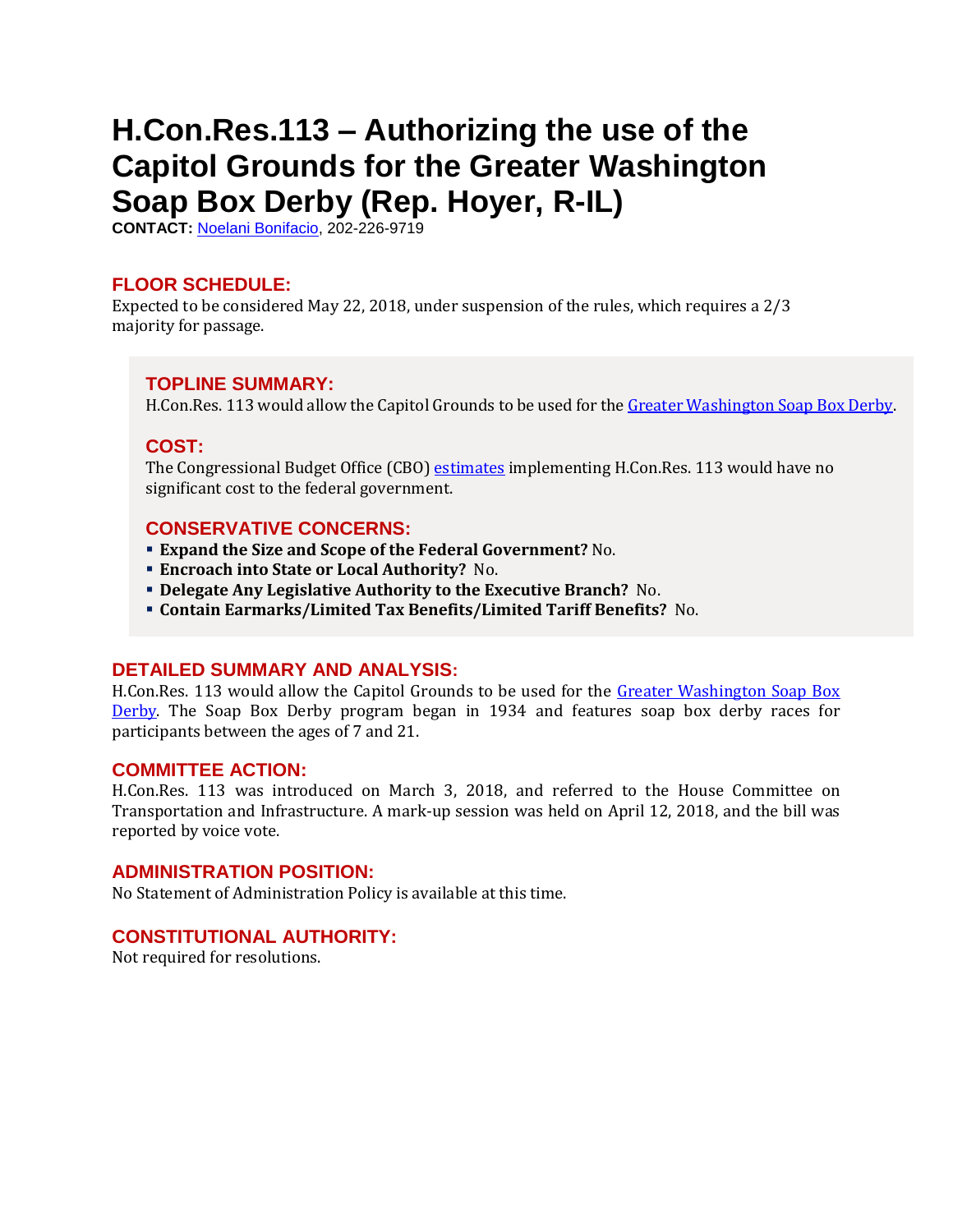# <span id="page-2-0"></span>**H.R. 5682 – FIRST STEP Act (Rep. Collins, R-GA)**

**CONTACT:** [Jennifer Weinhart,](mailto:jennifer.weinhart@mail.house.gov) 202-226-0706

# **FLOOR SCHEDULE:**

Expected to be considered May 22, 2018, under a suspension of the rules, which required 2/3 majority for final passage.

# **TOPLINE SUMMARY:**

[H.R. 5682](https://docs.house.gov/billsthisweek/20180521/HR5682.pdf) would require the Department of Justice to use a risk-based needs assessment system to introduce evidence-based prison programming to better equip federal inmates to successfully reenter society after their sentences are served.

## **COST:**

A Congressional Budget Office (CBO) cost estimate is not available at this time.

Rule 28(a)(1) of the Rules of the Republican Conference prohibits measures from being scheduled for consideration under suspension of the rules without an accompanying cost estimate. Rule 28(b) provides that the cost estimate requirement may be waived by a majority of the Elected Leadership.

The bill would authorize \$50 million to be appropriated each year over the FY 2019 – 2023 period to carry out Title I of the bill. Of the amount appropriated, the bill would require that 80 percent be reserved to implement the risk and needs assessment system. The bill also includes a sense of Congress that any savings associated with the reductions in recidivism should be reinvested into recidivism reduction programs and ensuring access to such programs.

# **CONSERVATIVE VIEWS:**

Some conservatives may be pleased that through better programming, former prisoners will likely achieve a greater degree of success in reentering society, therefore reducing recidivism rates, and funds spent in the criminal justice system. Other conservatives may be pleased this legislation permits nonprofits and faith-based institutions to provide necessary programming.

 **Expand the Size and Scope of the Federal Government?** This legislation establishes multiple new pilot programs.

**Encroach into State or Local Authority?** No, the bill would only apply to prisoners in Federal prison and includes a rule of construction to provide that nothing in the bill shall be construed to provide authority to place a prisoner serving a term pursuant to a conviction under a state law into prerelease custody.

- **Delegate Any Legislative Authority to the Executive Branch?** No.
- **Contain Earmarks/Limited Tax Benefits/Limited Tariff Benefits?** No.

## **DETAILED SUMMARY AND ANALYSIS:**

The federal prison population has grown significantly since 1980, growing from less than 25,000 inmates to 183,000 in the present. While the number of inmates has skyrocketed, the majority of those federally incarcerated will eventually reenter their communities following their release, and roughly half of them will reoffend. This cycle contributes to the ballooning cost of the criminal justice system, is a disservice to community safety, and facilitates the cycle of crime and poverty within the family unit.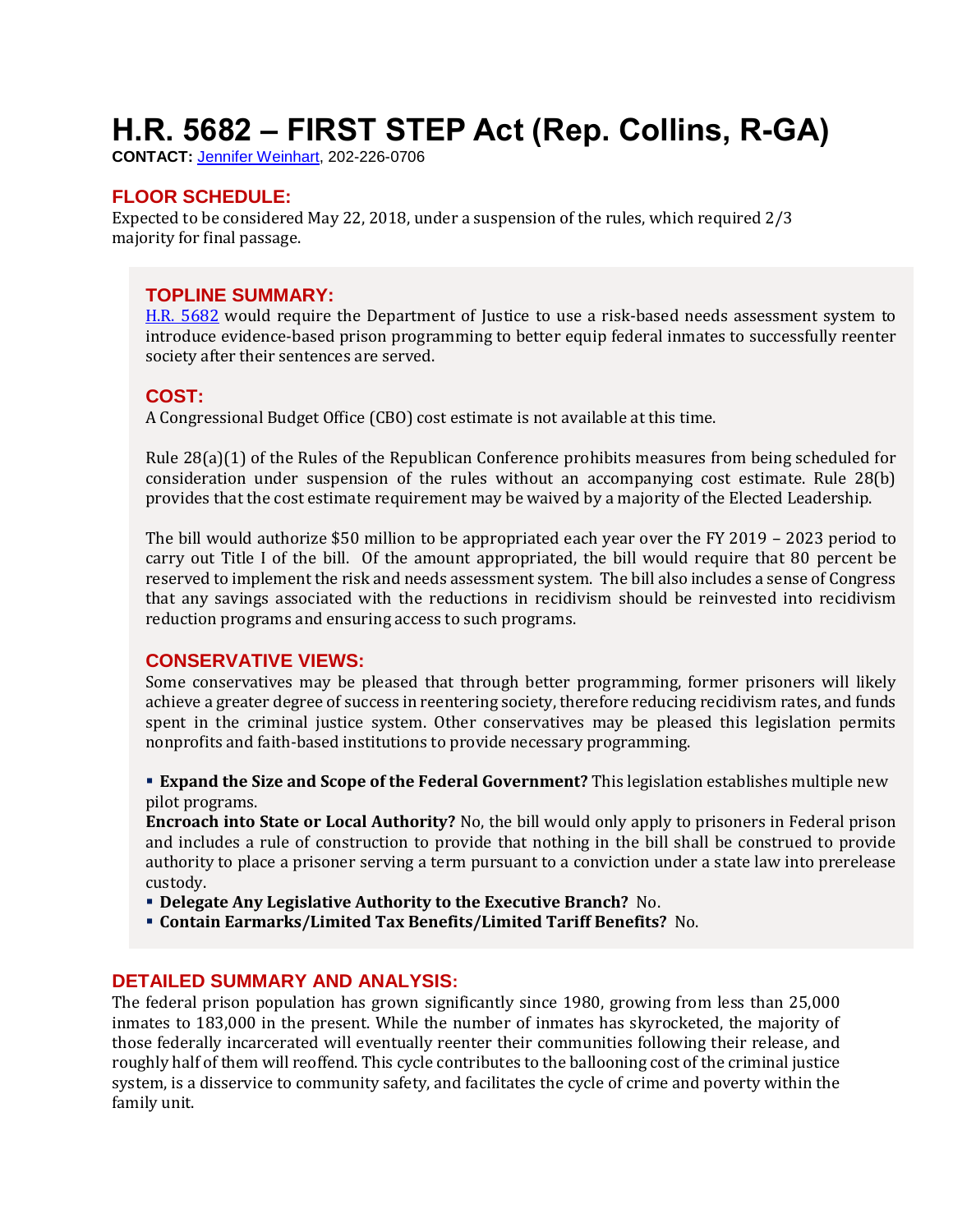#### **Title I: Recidivism Reduction Act**

Section 101 would direct the Attorney General to review the Bureau of Prisons' (BOP) risk and needs assessment system and issue recommendation on appropriate programming that could reduce recidivism. It would require continuing research and data analysis of programming, including on its effectiveness. The Attorney General would be required to annually review and validate the risk and needs assessment system and make any revisions or updates as appropriate. It would require the Attorney General to submit a report to Congress.

This section would further require the Attorney General to formulate and release a risk and needs assessment system within 180 days following enactment. The system would be used to: "(1) determine the recidivism risk of each prisoner as part of the intake process, and classify each prisoner as having minimum, low, medium, or high risk of recidivism; (2) assess and determine…the risk of violent or serious misconduct of each prisoner; (3) determine the type, amount, and intensity of evidence-based recidivism reduction programs that are appropriate for each prisoner and assign each prisoner to such programs accordingly; (4) reassess the recidivism risk of each prisoner periodically and reassign the prisoner…based on the revised determination…; (5) determine when to provide incentives and rewards for successful participation in evidence-based recidivism reduction programs or productive activities; and (6) determine when a prisoner is ready to transfer into prerelease custody." The system would provide guidance on the appropriate programming and activities that would be assigned to each prisoner, as well as on program grouping and housing assignment determinations.

The system would provide incentives and rewards for participation in evidence based recidivism reduction programs, including certain phone and visitation privileges, consideration for transfer to an institution closer to their release residence, and additional policies like increased commissary spending limits and product offerings, extended opportunities to access email, consideration of transfer to different housing units.

Certain prisoners that successfully complete evidence-based recidivism reduction programming would be eligible to earn time credits. A prisoner would earn 10 days of time credits for each 30 day period of successful participation. Prisoners who have been determined to be at a minimum or low risk of recidivism over two consecutive assessments, without increasing their risk, would earn an additional 5 days of time credits for every 30 days or successful participation.

Prisoners would not be eligible for time credits for program completion before enactment, or for detention prior to sentencing, or if the prisoner is an inadmissible or deportable alien.

Time credits earned would be applied toward time in pre-release custody, including at halfway houses or home confinement. The Director of the BOP may deny pre-release custody if the warden of the prison funds clear and convincing evidence that the prisoner should not be transferred because of the prisoner's actions post-conviction.

Convictions pertaining to a number of offenses would make a prisoner ineligible for time credits, including assault with intent to commit murder, homicide, kidnapping, slavery or trafficking of persons, terrorism, the sexual exploitation of children, and other offenses.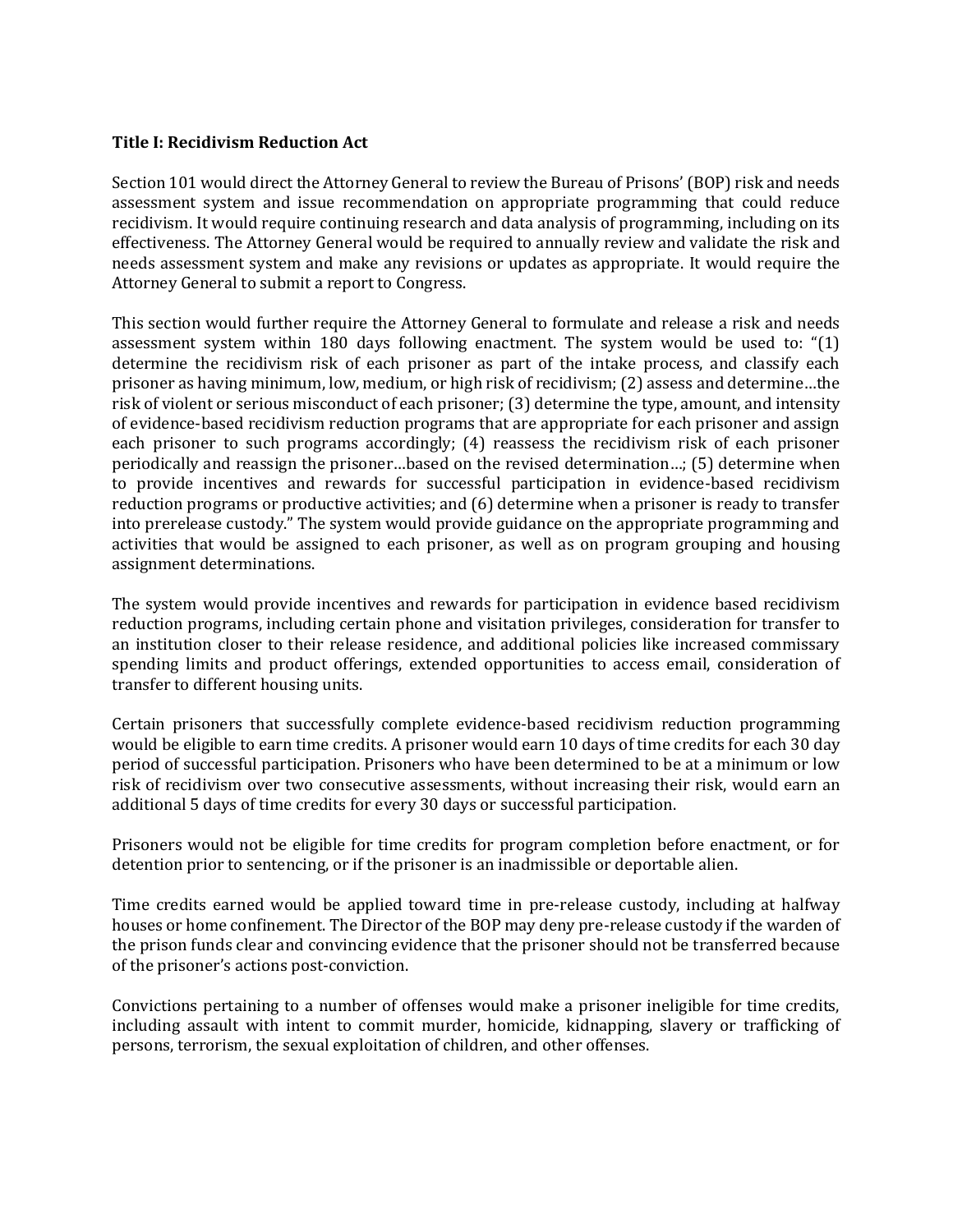Prisoners that successfully participate in evidence-based recidivism reduction programs would receive periodic risk assessments at least annually, with those at medium or high risk receiving more frequent assessments.

The Director of the BOP would be required to develop penalties for violation of prison rules or program rules that include a reduction or rewards and incentives earned.

The Attorney General would be required to development and implement training for those responsible for administering the system and to conduct annual audits to ensure the system is being used in an appropriate manner.

The Attorney General would be required to review the risk and needs assessment system annually, and validate its tools while consulting with the Director of the BOP and the Director of the National Institute of Justice. The Attorney General would be required to ensure the assessment system does not have any unwarranted disparities.

Section 102 would direct the BOP to: (1) implement the system and perform a risk and needs assessment for each prisoner; (2) expand and introduce new programs necessary to implement the system; (3) phase in the programs within 2 years; and (4) develop policies for the prison wardens to enter into partnerships with certain non-profit organizations, including faith-based institutions, institutions of higher learning, private entities, and industry sponsored organizations that will deliver workforce development and training.

Priority for available programs would be based on proximity to release date during the phase-in.

The BOP director must give all prisoners the opportunity to participate in evidence-based recidivism reduction programs or productive activities, with priority for recidivism reduction programs geared at medium to high risk offenders and productive activities geared at minimum to low risk offenders.

This section would set forth the requirements for prerelease custody for those who participated in the assessment system to include those that have earned time credits. Prerelease custody would be possible for up to 54 days for each year of the prisoner's sentence imposed.

This section delineates the types of pre-release custody that would be possible, including monitored home confinement or residential reentry centers.

The Attorney General would be required to issue guidelines for determining the appropriate type of prerelease custody and consequences for violations.

The Director of the BOP would be required to when practicable, enter into agreements with US Probation and Pretrial Services to supervise those in home confinement or on community supervision.

Section 103 would require the Government Accountability office (GAO) to conduct an audit of the use of the risk and needs assessment at BOP facilities and issue a report.

Section 104 would authorize appropriations of \$50 million for each fiscal year between 2019-2023, 80% of which shall be reserved for the BOP to implement the system. It includes the sense of Congress that any savings from the title should be reinvested into evidence-based recidivism reduction programs and into ensuring eligible prisoners have access to the programs.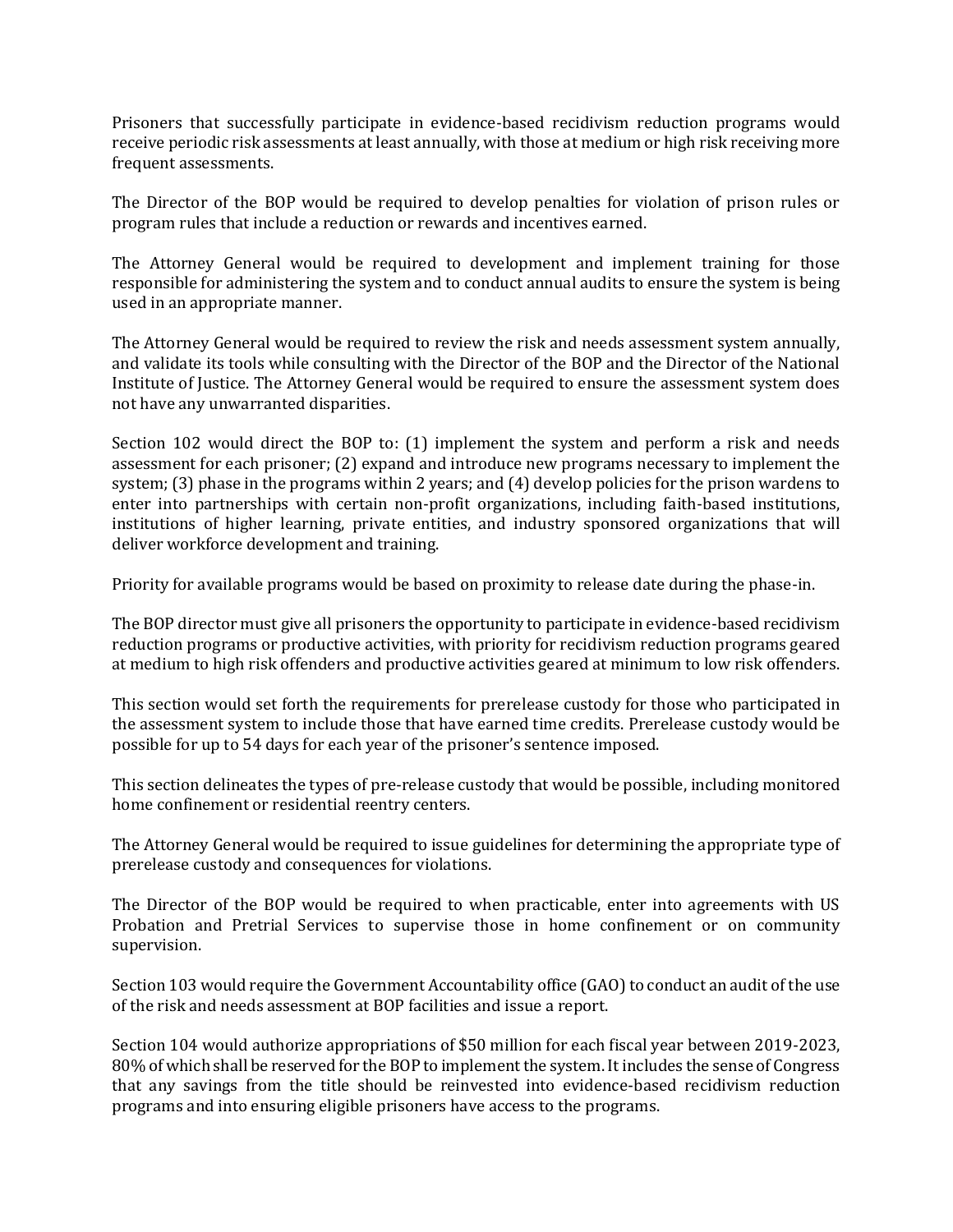Section 105 provides for rules of construction.

Section 106 provides that an entity facilitating programming may not be discriminated against because it may be or is faith-based.

#### **Title II: Bureau Of Prisons Secure Firearms Storage**

Title II would require the Bureau of Prisons to permit corrections officers at federal prisons to store firearms in a secure storage area or vehicle lockbox outside the security perimeter of the facility. It would also permit corrections officers at federal prisons to carry a concealed firearm on Bureau of Prison premises outside the facility security perimeter.

In 2004, President Bush signed the Law Enforcement Officers Safety Act into law, permitting law enforcement officers to carry concealed firearms throughout the nation for protection. It also permitted law enforcement officers to carry their firearms when off duty. This law, however, did not require the Bureau of Prisons to allow corrections officers to safely store firearms outside prison facilities leading to vulnerability.

This language is similar to [H.R. 613, the Lieutenant Osvaldo Albarati Correctional Officer Self-](https://gallery.mailchimp.com/d4254037a343b683d142111e0/files/fe587054-616e-42b8-b0b5-b2140d620318/Legislative_Bulletin_Suspensions__May_15_2018.docx.pdf)[Protection Act of 2017,](https://gallery.mailchimp.com/d4254037a343b683d142111e0/files/fe587054-616e-42b8-b0b5-b2140d620318/Legislative_Bulletin_Suspensions__May_15_2018.docx.pdf) which passed the House by [a vote](http://clerk.house.gov/evs/2018/roll181.xml) of 378-0, on May 15, 2018.

#### **Title III: Restraints On Pregnant Prisoners Prohibited**

Title III addresses the current use of restraints on pregnant prisoners. This title prohibits the use of restraints during pregnancy and postpartum recovery. It would provide for the prohibition to not apply if the prisoner is an immediate, credible flight risk, or poses an immediate threat of harm to herself, the fetus, or others. If restraints are used, an official or marshal must submit a report to the Director of the BOP or the Marshals Service within 30 days. This title also requires the Director of the BOP and of the Marshals Service to submit a report to Congress. This title also provides for a reporting process for violations.

## **Title IV: Miscellaneous Criminal Justice**

Title IV addresses miscellaneous criminal justice.

Section 401 would provide that prisoners should be placed in facilities as close as possible to their primary residence, and not more than 500 driving miles away, subject to several factors including bed availability, security designation, programmatic needs and mental or medical health concerns.

Section 402 would require the BOP to the extent practicable, place lower risk level and low needs prisoners on home confinement for the maximum time permitted.

Section 403 provides for a pilot program for compassionate release into home confinement for certain elderly or terminally ill offenders. The BOP would be required to issue an annual report on the program.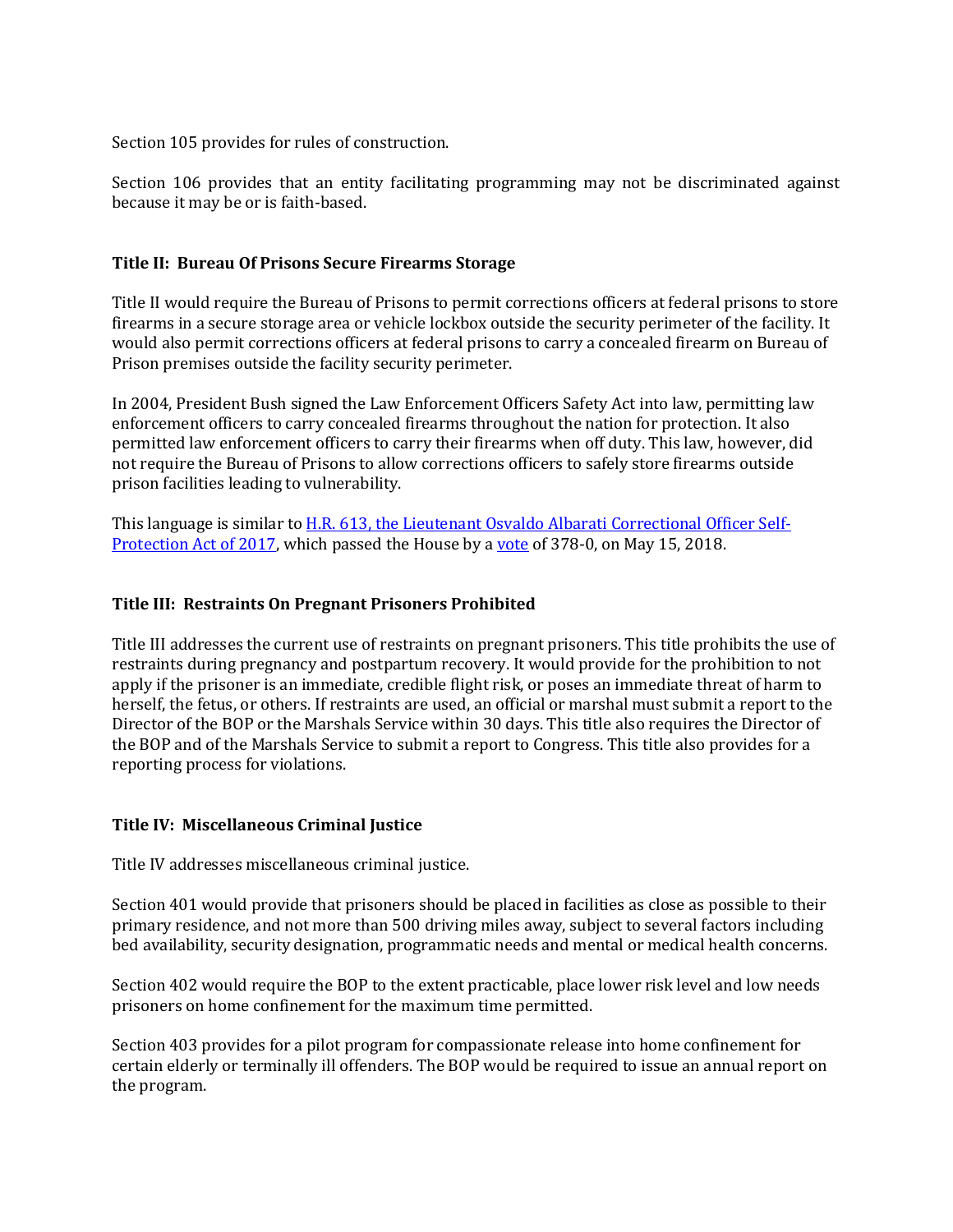Section 404 would require that, prior to release from federal prison, an inmate is provided with their birth certificate and photo identification.

Section 405 would authorize new markets fo[r Federal Prison Industries.](https://www.bop.gov/inmates/custody_and_care/unicor.jsp) It would provide for the creation of escrow accounts for prisoners to put a minimum of 15% of the money earned to be used following release.

Section 406 would require the Director of the BOP to, within 1 year following enactment, incorporate de-escalation training and training for how to identify and respond to incidents involving the needs of those with mental illness or cognitive deficits.

Section 407 would require the BOP to submit a report to Congress, evaluating the current pilot program to treat heroin and opioid abuse using medication-assisted treatment.

Section 408 would require the BOP to establish a youth mentorship pilot program and a pilot program for the training and therapy or rescue animals and submit a report to Congress on the programs.

Section 409 provides for the authority of U.S. Probation and Pretrial Services to supervise sexually dangerous individuals who have been conditionally released from civil confinement.

Section 410 would create a statistical and demographic data reporting requirement for the BOP through the National Prisoner Statistics Program. The data must be submitted to Congress on an annual basis for seven years.

Section 411 would require the BOP to make feminine hygiene products available for free to prisoners.

Section 412 would require those seeking to become certified as prison compliance auditors to undergo background checks. Auditors would be required to sign certification agreements. It also clarifies that the PREA Management Office is authorized to ensure that auditors uphold the standards of the certification agreements. The PREA Management Office would be permitted to take remedial or disciplinary action against those that do not fulfill their obligations.

Section 413 would increase the cap for the Justice and Mental Health Collaboration Program to not less than six percent of appropriated funds, up from three percent. The Attorney General would be required to use at least eight percent of appropriated funds for technical assistance to state and local governments receiving grants to foster collaboration between governments.

# **OUTSIDE GROUPS:**

## **In Support**:

[FreedomWorks](http://www.freedomworks.org/content/key-vote-yes-first-step-act-hr-5682) (Key Vote) [Coalition letter of support](https://judiciary.house.gov/wp-content/uploads/2018/05/The-FIRST-STEP-Act-coalition-sign-on-letter_May.18.18_FINAL.pdf) [Coalition of Former Federal Prosecutors and Senior Government Officials](https://dougcollins.house.gov/sites/dougcollins.house.gov/files/Former%20Fed%20Prosecutor%20Letter%20%20-%20FIRST%20STEP%20Act%20May9.2018.pdf) [Families Against Mandatory Minimums](https://famm.org/famm-supports-first-step-act/) [Faith and Freedom Coalition](https://judiciary.house.gov/wp-content/uploads/2018/05/FIRST-STEP-Endorsement-Letter-FFC-20180508.pdf) [Right on Crime](http://rightoncrime.com/2018/05/right-on-crime-statement-on-judiciary-committee-passage-of-first-step-act/) [American Conservative Union/American Conservative Union Foundation](http://justice.acu.foundation/conservatives_praise_passage_of_prison_reform_legislation)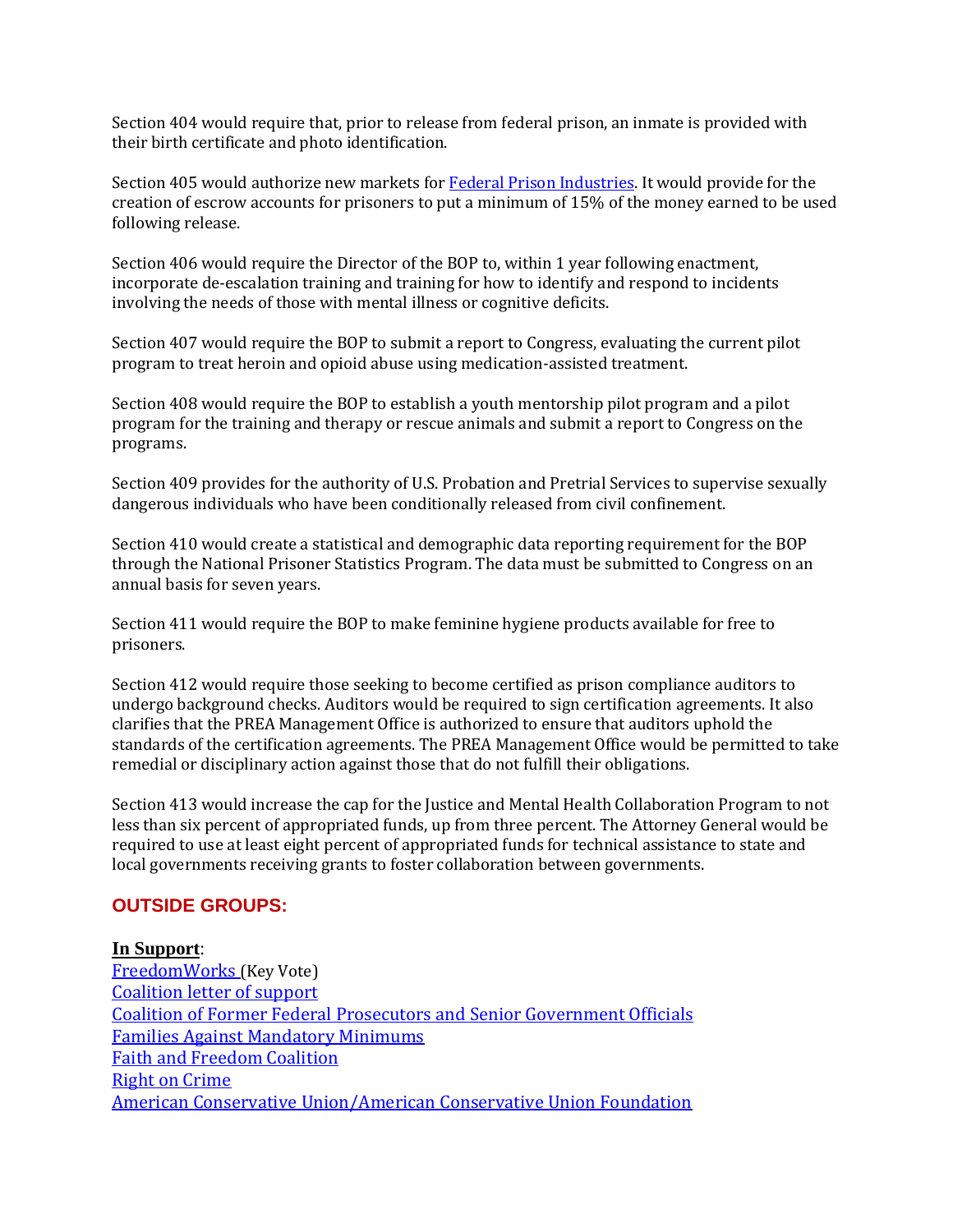**[Just Detention International](https://judiciary.house.gov/wp-content/uploads/2018/05/JDI-Letter-of-Support.pdf)** [Council of State Governments](https://judiciary.house.gov/wp-content/uploads/2018/05/CSG-Letter-of-Support-for-Prison-Reform-Bill-5.9.18.pdf)

#### **In Opposition**:

[Business Coalition for Fair Competition](https://www.facebook.com/FairCompetition/posts/1796503313703664) 

## **COMMITTEE ACTION:**

H.R. 5682 was introduced on May 7, 2018, and was ordered reported by the House Committee on the Judiciary by a **vote** of 25-5.

## **ADMINISTRATION POSITION:**

While a formal Statement of Administration Policy is not available, "President Donald J. Trump [Supports Legislative Action to Reduce Recidivism in Our Prison System](https://www.whitehouse.gov/briefings-statements/president-donald-j-trump-supports-legislative-action-reduce-recidivism-prison-system/)." Last week, the [President](https://www.whitehouse.gov/briefings-statements/remarks-president-trump-white-house-prison-reform-summit/) and [Vice President](https://www.whitehouse.gov/briefings-statements/remarks-vice-president-pence-white-house-prison-reform-summit/) both spoke at a White House Prison Reform Summit.

# **CONSTITUTIONAL AUTHORITY:**

According to the sponsor, Congress has the authority to enact H.R. 5682 pursuant to: Article 1, Section 8, Clauses 1, 3, and 18 of the U.S. Constitution.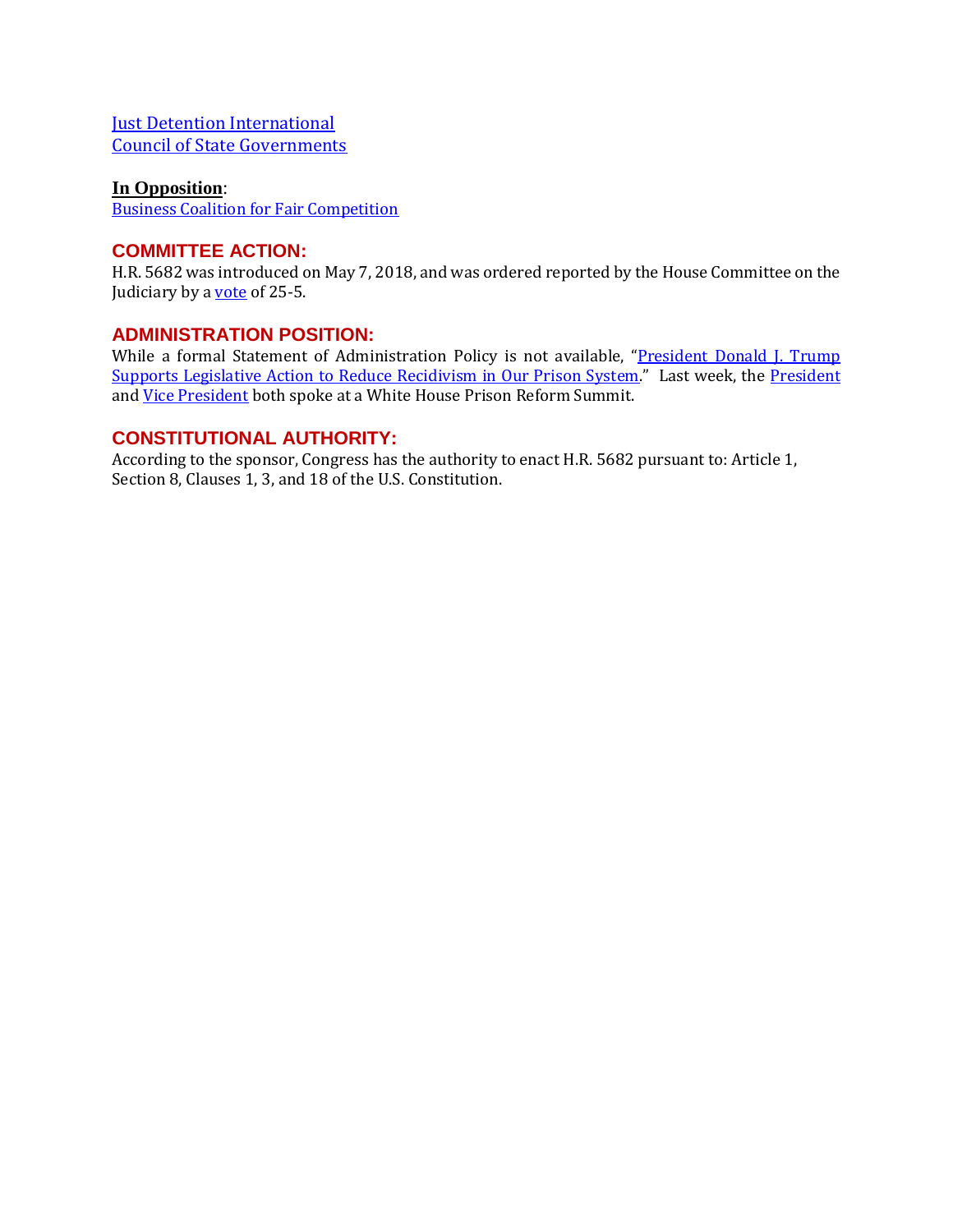# <span id="page-8-0"></span>**S. 292: Childhood Cancer STAR Act (Sen. Reed, D-RI)**

**CONTACT:** [Matt Dickerson,](mailto:Matthew.Dickerson@mail.house.gov) 202-226-9718

# **FLOOR SCHEDULE:**

May 22, 2018 under a suspension of the rules, which requires a 2/3 majority for passage.

## **TOPLINE SUMMARY:**

[S. 292](https://www.gpo.gov/fdsys/pkg/BILLS-115s292rfh/pdf/BILLS-115s292rfh.pdf) would establish additional grant programs to support pediatric cancer research.

## **COST:**

The Congressional Budget Office (CBO) [estimates](https://www.cbo.gov/system/files/115th-congress-2017-2018/costestimate/s292_0.pdf) that enacting S. 292 "would authorize the appropriation of \$30 million a year for fiscal years 2019 through 2023. CBO estimates that implementing the bill would cost \$128 million over the 2019-2023 period, assuming the appropriation of the specified amounts."

# **CONSERVATIVE CONCERNS:**

Some conservatives may be concerned the activities provided by the bill may be duplicative of current programs. According t[o CBO](https://www.cbo.gov/system/files/115th-congress-2017-2018/costestimate/s292_0.pdf), "The National Cancer Institute (NCI), which supports the majority of NIH's pediatric cancer research, spent \$351 million on activities related to addressing childhood cancer in fiscal year 2016. Over the past few years, NCI has supported: clinical trials at more than 200 institutions, multidisciplinary cooperative research on treatment strategies for children with primary brain tumors, and a study examining the long-term adverse effects of cancer and cancer therapy."

**Expand the Size and Scope of the Federal Government?** Yes, the bill would establish new programs.

 **Encroach into State or Local Authority?** Some conservatives may believe that while the Constitution provides that "The Congress shall have Power … To promote the Progress of Science and useful Arts, by securing for limited Times to Authors and Inventors the exclusive Right to their respective Writings and Discoveries," it does not provide for the direct financial support and administration of programs to promote the progress of science. The Constitution further provides that "The powers not delegated to the United States by the Constitution, nor prohibited by it to the States, are reserved to the States respectively, or to the people."

**Delegate Any Legislative Authority to the Executive Branch?** No.

**Contain Earmarks/Limited Tax Benefits/Limited Tariff Benefits?** No.

## **DETAILED SUMMARY AND ANALYSIS:**

#### **Children's Cancer Biorepositories and Biospecimen Research**:

The bill would allow the Director of the National Institutes of Health (NIH) to provide funding to "build upon existing research efforts to collect biospecimens and clinical and demographic information of children, adolescents, and young adults with selected cancer subtypes (and their recurrences) for which current treatments are least effective, in order to achieve a better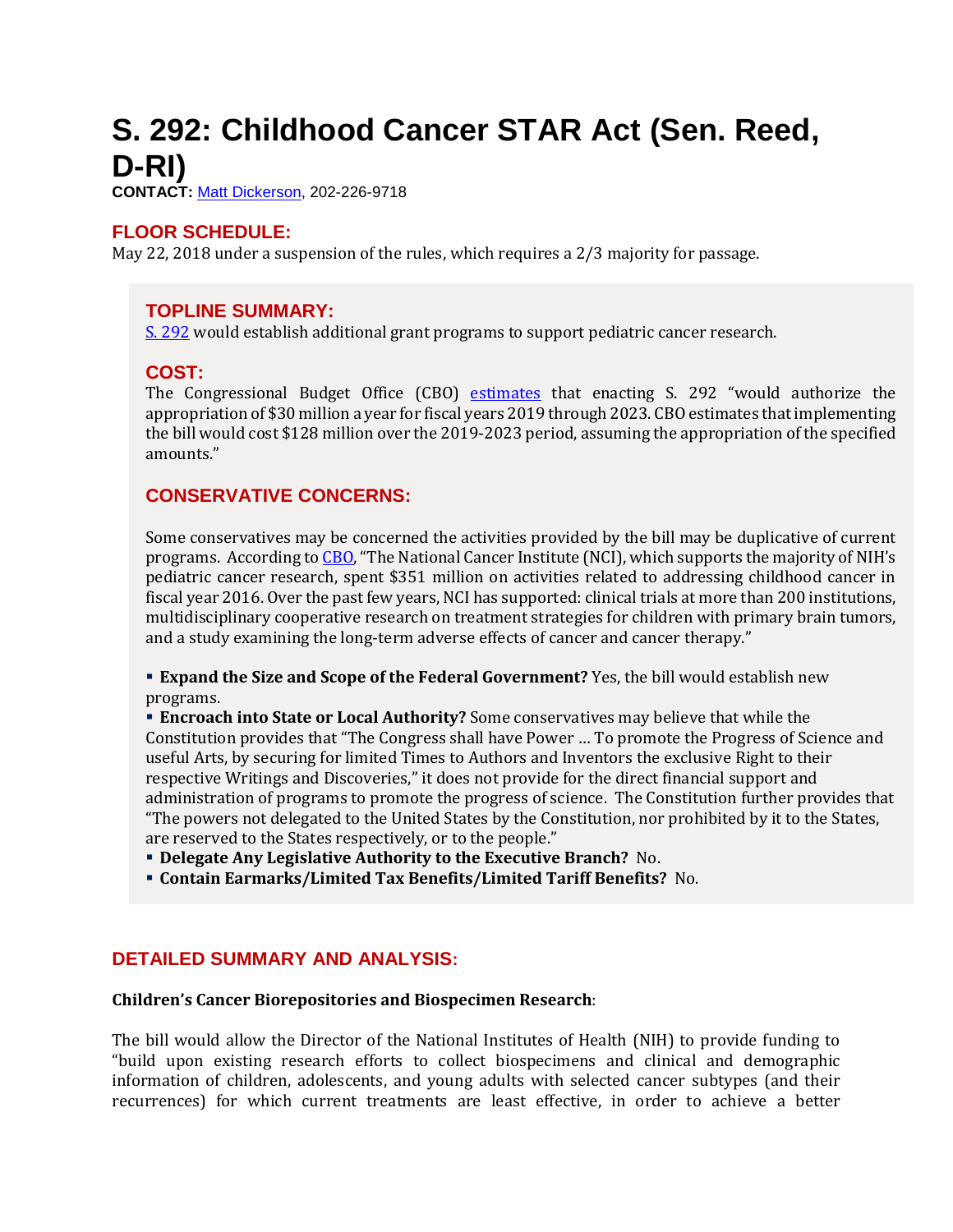understanding of the causes of such cancer subtypes (and their recurrences), and the effects and outcomes of treatments for such cancers."

Funding would be able to be used to collect biospecimens, maintain a database of stored biospecimens, and provide access to biospecimens to researches and health care professionals. The bill defines biospecimens to include:

- Solid tumor tissue or bone marrow,
- Normal or control tissue,
- Blood and plasma,
- DNA and RNA extractions,
- Familial DNA,
- And any other sample relevant to cancer research.

The bill provides that no child, adolescent, or young adult with cancer shall be required to contribute to a specimen or share clinical or demographic data.

The bill would require entities that receive funding to collect biospecimens or data only from participants who have given their informed consent and that such entities protect personal privacy.

The bill would require that funds provided under the bill be used to supplement and not to supplant federal and non-federal funds already available for activities provided by the bill. Some conservatives may be concerned this requires duplication of current programs.

The bill requires a report on the activities provided by the bill within four years.

#### **Improving Childhood Cancer Surveillance**:

The bill would modify the current law National Childhood Cancer Registry to provide funding to state cancer registries rather than a single national registry. The bill would reauthorize funding through 2023 (authorization of appropriations had expired in 2013).

#### **Inclusion of at least one Pediatric Oncologist on the National Cancer Advisory Board**:

The bill would require not less than one member of the National Cancer Advisory Board "be an individual knowledgeable in pediatric oncology."

#### **Sense of Congress regarding Pediatric Expertise at the National Cancer Institute**:

The bill would provide a sense of Congress that "the Director of the National Cancer Institute should ensure that all applicable study sections, committees, advisory groups, and panels at the National Cancer Institute include one or more qualified pediatric oncologists, as appropriate."

#### **Reporting on Childhood Cancer Research Projects**: